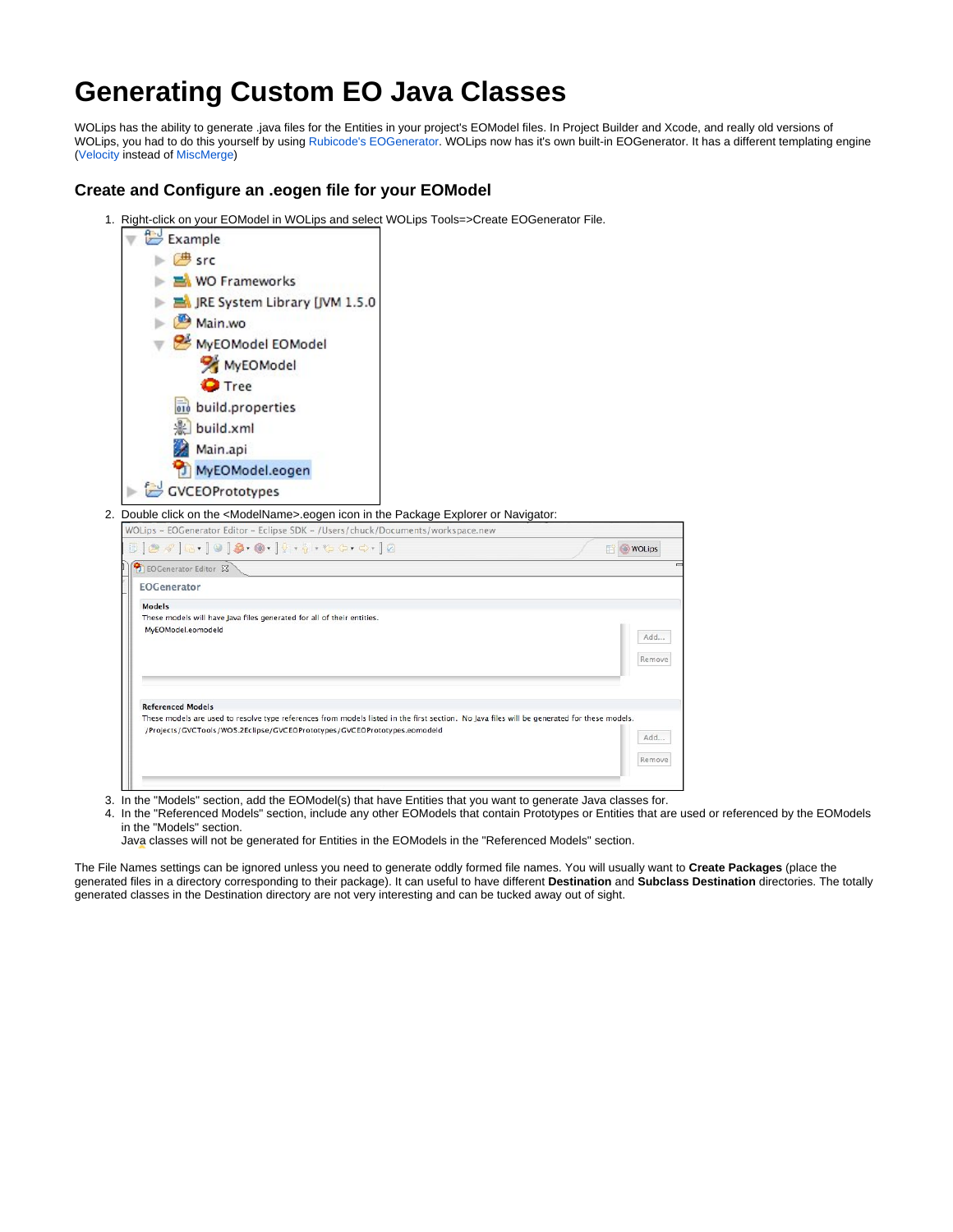| <b>File Names</b>               |                                                                                     |        |
|---------------------------------|-------------------------------------------------------------------------------------|--------|
|                                 | These settings control the names of the produced files.                             |        |
| Filename Template               |                                                                                     |        |
| Prefix                          |                                                                                     |        |
|                                 |                                                                                     |        |
|                                 |                                                                                     |        |
| <b>Destination Paths</b>        |                                                                                     |        |
|                                 | These paths specify where generated files will be written and are project-relative. |        |
|                                 | $\sqrt{}$                                                                           |        |
| Create Packages?<br>Destination | GeneratedEOs                                                                        | Browse |

The **Templates** determine how the Java code is generated. The setting should be self explanatory. The **Defines** are useful for extending the templates with custom values.

| <b>Templates</b>        |                                                                                                                                                       |        |
|-------------------------|-------------------------------------------------------------------------------------------------------------------------------------------------------|--------|
|                         | These paths specify the templates that will be used to generate files. If left blank, the defaults from the EOGenerator preference page will be used. |        |
| Java?                   |                                                                                                                                                       |        |
| Java Client?            |                                                                                                                                                       |        |
| <b>Templates Folder</b> | /Developer/eogenerator/Templates                                                                                                                      | Browse |
| Template                | JavaSourceEOF52.eotemplate                                                                                                                            | Browse |
| Subclass Template       | JavaSubclassSourceEOF5.eotemplate                                                                                                                     | Browse |

#### **Defines**

| Name          | Value     |        |
|---------------|-----------|--------|
| copyrightBy   | Foo.com   | Add    |
| copyrightYear | 2005-2006 | Remove |
|               |           |        |
|               |           |        |
|               |           |        |
|               |           |        |

## **Generate the Classes**

## **The Simplest Way is Set it on Automatic**

Use the WOLips build preferences to ensure your classes are regenerated every time you save changes to the EOModel